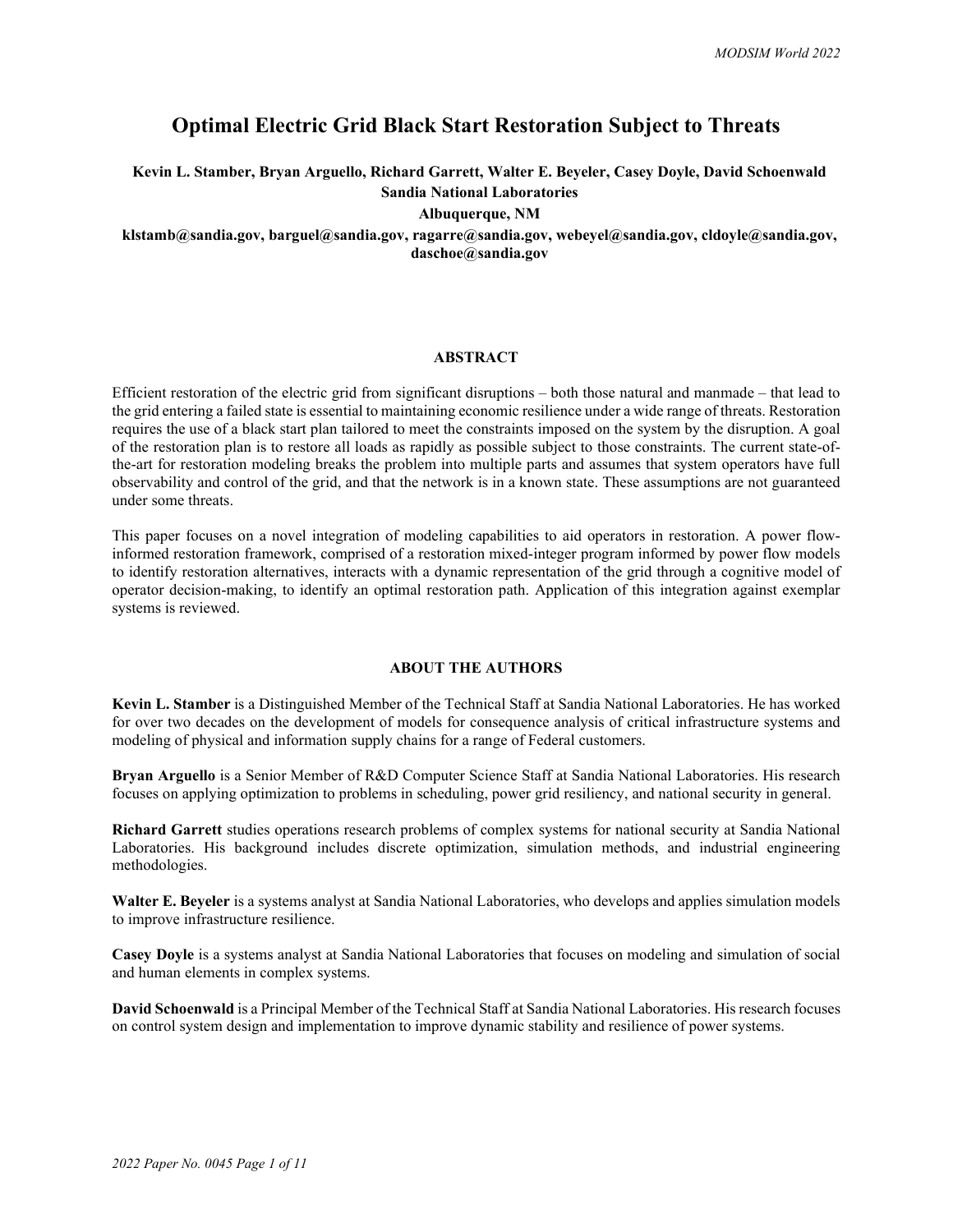# **Optimal Electric Grid Black Start Restoration Subject to Threats**

**Kevin L. Stamber, Bryan Arguello, Richard Garrett, Walter E. Beyeler, Casey Doyle, David Schoenwald**

**Sandia National Laboratories**

# **Albuquerque, NM**

# **klstamb@sandia.gov, barguel@sandia.gov, ragarre@sandia.gov, webeyel@sandia.gov, cldoyle@sandia.gov, daschoe@sandia.gov**

## **INTRODUCTION**

There exists a long and well-documented history of substantial events impacting the performance of the electric grid in many locations around the world (Larsson and Ek, 2004; Andersson et al., 2005; Li, Sun, and Chen, 2007; Atputharajah and Saha, 2009; Wu, Chang, and Hu, 2017). This literature indicates many identified causes for such disruptions Carrier et al, 2000; Hines, Balasuaramaniam, and Sanchez, 2009), including damaging natural events, such as hurricanes (Lopez-Cardalda and Lugo-Alvarez, 2018) and manmade causes, such as cyber attacks (Sullivan and Kamensky, 2017).

In the event of a complete disruption of a transmission and distribution area, as in the 1965 northeast blackout (Loehr, 2017) there exists a need to have black start generators, ones that do not require connectivity to the rest of the grid (and corresponding support from the grid) in order to bring a generator back into service which, under normal conditions, would leverage power in the transmission system to assist in plant activation. A range of resources - diesel generators associated with a larger generator, hydroelectric generation facilities, and battery sets supporting gas turbines - all can be leveraged for the purpose of supporting black start operations (Farmer and Allen, 2007).

Planning for restoration from a fully failed state involves the regional identification of black start resources. In many cases black start units are defined through commercial agreements or market structures (Isemonger, 2007). Black start restoration, in turn, follows a defined process of energization and connection of black start units, so as to in turn energize busses and transmission lines and add loads, provided a range of performance parameters (voltage, phase angle, frequency) for components and the energized system are satisfied (Feltes and Grande-Moran, 2008).

The ability to restore from a failed state (and to improve said restorations, so as to minimize the impact of disruptions) has long been a subject of research (Liu, Fan, and Terzija, 2016), including a variety of technologies within the grid considered for process improvement (El-Zonkoly, 2015; Fazel Darbandi, 2021; Pasais et al, 2021) and a range of techniques applied to the problem (Liu et al, 2005; Liu, Fan, and Terzija, 2016).

Optimization is a frequent method of choice for the development of black start restoration plans, and home to some of the most cutting-edge research on the problem (Coffrin and Van Hentenryck, 2014; Patsakis et al, 2018). These existing techniques often work from an assumption of full observability and control of the grid on the part of the operator, implying the network is in a known state (Aravena et al, 2019). Under many of the causal circumstances described above, full observability cannot be assured. Similarly, and especially for cyber-based incidents, control of the grid on the part of the operator is not confirmable. Techniques are required to accommodate for these uncertainties in improving modeling of restoration of the grid from black start events.

# **RESEARCH CONCEPTS**

The research, discussed in this section, builds on the concepts of the state of the art in optimization, creating a novel integration of restoration through static power flow models with network dynamics and cognitive modeling. It leverages an integration of a mixed inter linear programming model of restoration (leveraged from work described in Aravena et al., 2019) with power flow modeling (from a range of sources, including Tan, Cai, and Lou, 2012; Coffrin et al., 2018; and Aravena et al., 2018) through a feasibility oracle (also as described in Aravena et al., 2019) for the development of restoration plans. These are provided to an Operator Cognitive Model developed in the ACT-R framework (Anderson, 1996) to work with both the optimized restoration plan and a Network Dynamic Model of the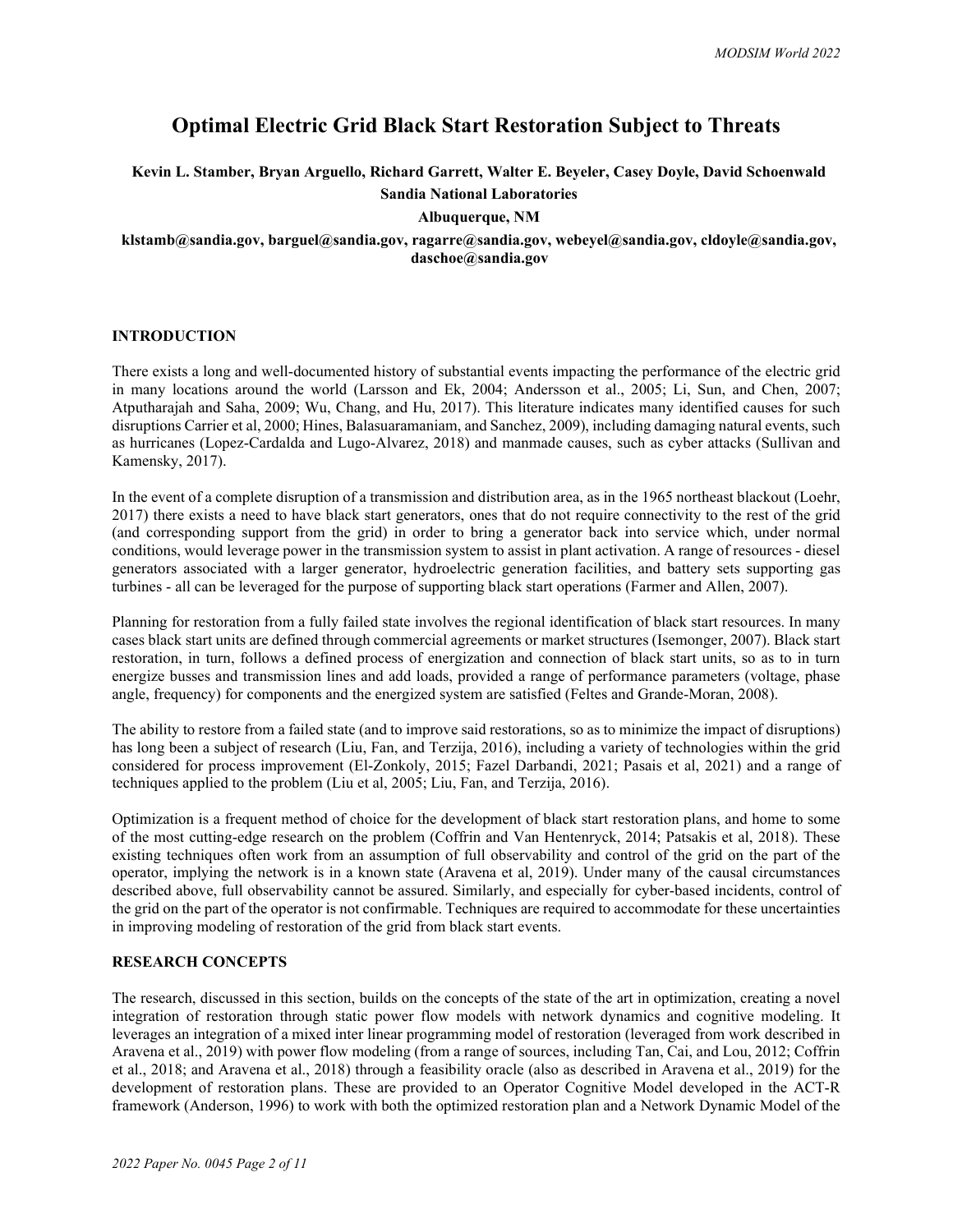system, monitoring the system to implement the schedule at the proper pace and adapting to any deviations from planned behavior. This section will describe each of these components in more detail.

#### **Power Flow-Informed Restoration Model**

A key goal of power flow-informed restoration models is to provide useable schedules for a utility operator to bring a power system back online after a full or partial blackout event. A candidate schedule should account for power flow physics during the restoration to ensure that, as components become energized, the system enters into a stable state. Linear steady-state power flow models are desirable for restoration because they are scalable for use in this application and these models have been well-studied (Coffrin and Van Hentenryck, 2014; Patsakis et al, 2018; Aravena et al, 2019). The work by Aravena et al., 2019 was selected as an appropriate modeling paradigm for the consideration of linearized alternating current (AC) power flows during blackout events. This model benefits from recent advances in AC power flow models to provide enhanced realism over direct current (DC) models with respect to the steady state power physics during the restoration process and is solvable at scale. A summary of Aravena et. al., 2019 is provided given that model's application in the next section. The reader is directed to their work for the formulation and a presentation of their notation (excluded here for brevity).

#### **Restoration Model**

The Restoration Model from Aravena et. al., 2019 was solved to determine how a power system's components become energized over time. Here, we define these components as black start generators, non-black start generators, buses, and lines. The model constrains the energization decisions for these components based on relationships between them and their place within the topology of the power system. These energization decisions reflect the temporal scale at which an operator would respond (e.g., minutes to hours). How power flow feasibility informs this model is discussed in the next section. We define the optimal solution to this problem as a *restoration schedule*, comprised of the binary energization state of each component (e.g., energized or de-energized) at each time period in the time horizon. This schedule is used by the Operator Cognitive Model in later sections of this paper.

The restoration process of the IEEE Reliability Test System (RTS-96) (Grigg et al., 1996) is illustrated in [Figure 1](#page-2-0) below. Assume a power system has experienced a catastrophic insult and is fully blacked out. Additionally, assume the state of each component is known, e.g., energized or de-energized. One possible path of restoration, following the process of Aravena et al., 2019, against a portion of the RTS-96 network, consists of these steps:



<span id="page-2-0"></span>**Figure 1. Example restoration sequence of the RTS-96 system. Each figure represents the energization state of components within the system at different snapshots in time. Generators are represented by rectangles (yellow=cranking, green=energized), buses by blue circles, and power lines by black lines between buses. Components in gray are not yet energized at the given point in time.**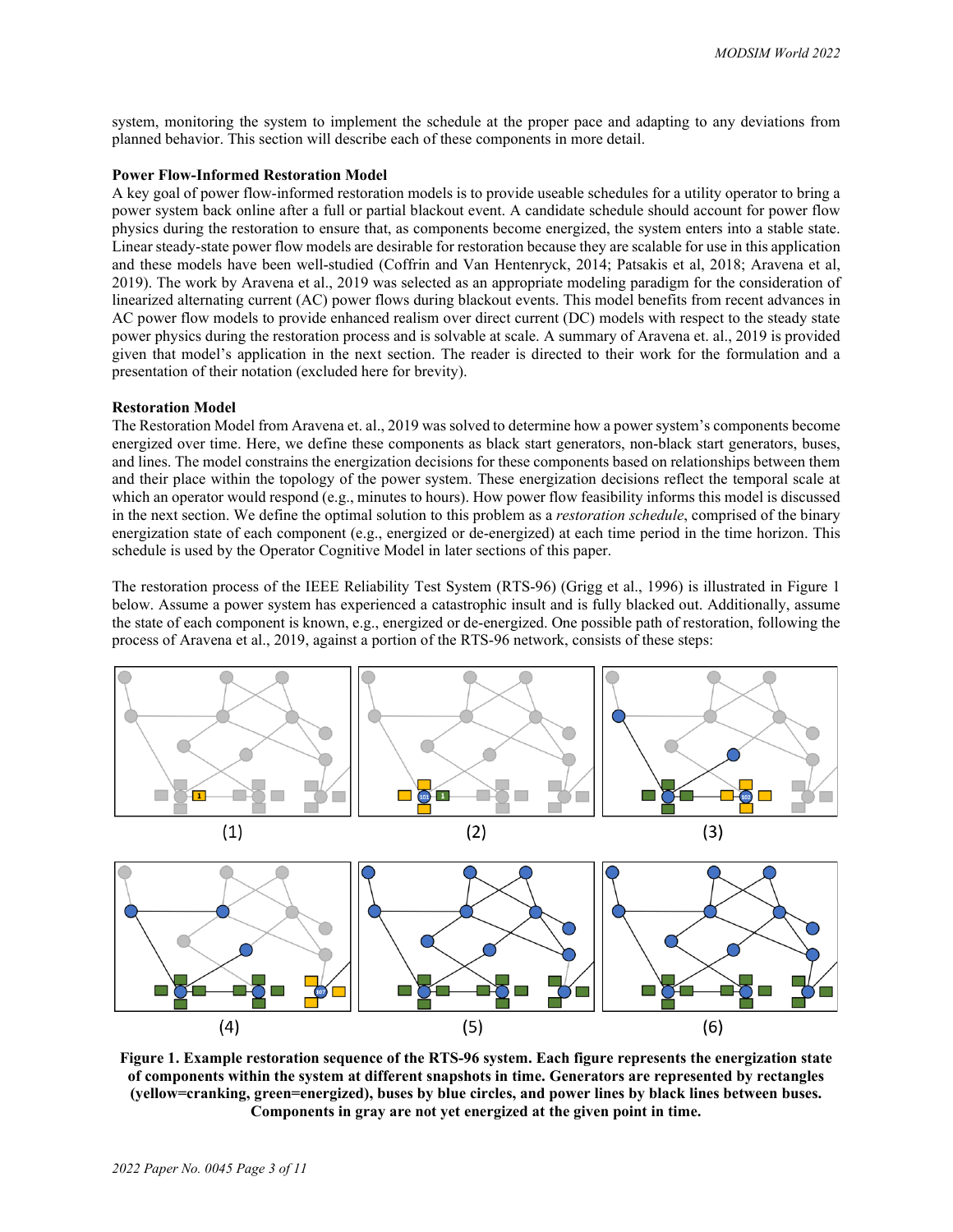- (1) Black start generator 1 begins cranking.
- (2) Generator 1 is energized and provides power to bus 101 and its other attached generators.
- (3) Power reaches other buses across energized lines, and the generators at bus 102 can now crank.
- (4) Power has reached the generators at bus 107, in a nearby island, and they begin cranking.
- (5) The island including the generator cranked in (1) is completely energized.
- (6) Finally, a line between the two islands is energized. The system is fully restored when all lines between all islands are energized (not pictured).

The authors note the objective function models how the power system "returns to a normal operational state…in terms of stability and coverage." This objective strives for power system restoration as rapidly as possible while maintaining stable dynamics through the process. For the purposes of this work, shunt compensators and series compensators were not modeled, and discussion of that functionality in their work is omitted. Therefore, the restoration model discussed here consists of an objective function to drive the energization scheduling decisions for generators, buses, and lines. The reader is advised to review Aravena et al., 2019 for a detailed explanation of the restoration model, which is omitted here for brevity.

#### **Power Flow Model**

An optimal steady state for the bulk power grid can be obtained using AC optimal power flow (AC-OPF), detailed in Cain, O'Neill, and Castillo, 2012. We focus on the polar formulation where the model nonlinearities are found in the line flows shown in Equations 1 and 2:

$$
p_i^{ij} = v_i^2 g_{ij} - v_i v_j g_{ij} cos(\theta_i - \theta_j) - v_i v_j b_{ij} sin(\theta_i - \theta_j)
$$
  
\n
$$
q_i^{ij} = -v_i^2 b_{ij} + v_i v_j b_{ij} cos(\theta_i - \theta_j) - v_i v_j g_{ij} sin(\theta_i - \theta_j)
$$
\n(1)

When using optimal power flow in a time-based restoration scheduling model, we choose to use only linear approximations of AC-OPF. Specifically, we compare the use of DC Optimal power flow (DC-OPF) (Tan, Cai, and Lou, 2012), LPAC (Coffrin et al., 2018), and a mixed-integer linear approximation (Aravena et al., 2018) in restoration modeling.

The DC-OPF model is obtained though the assumptions: Bus voltages being approximate to one, as in Equation 3; Elements of the conductance matrix being approximate to zero, as in Equation 4; and voltage angle differences between buses *i* and *j* approximating zero, as in Equation 5.

| $v \approx 1$                   | (3) |
|---------------------------------|-----|
| $g_{ij} \approx 0$              | (4) |
| $\theta_i - \theta_j \approx 0$ | (5) |

Under these assumptions and Taylor Series approximations of *sin* and cos, line flows are approximated as in Equations 6 and 7:

| $p^{ij} = b_{ij}(\theta_i - \theta_j)$ | (6) |
|----------------------------------------|-----|
| $q^{ij}=0$                             | (7) |

This linear model is widely used within difficult planning models where linear power flow models are desirable. Under black start or severe outages, DC-OPF is inaccurate since its assumptions are violated, as discussed in Aravena et al., 2018.

Another linear optimal power flow model, LPAC (Coffrin et al., 2018), was developed with the intent of including reactive power and allowing voltages to deviate from unity. This model is obtained through a piece-wise linear approximation of the cosine function (as shown in Figure 2).

The optimization objective must be chosen carefully in this model to ensure that cosine is approximated by a point that falls on one of the approximation lines.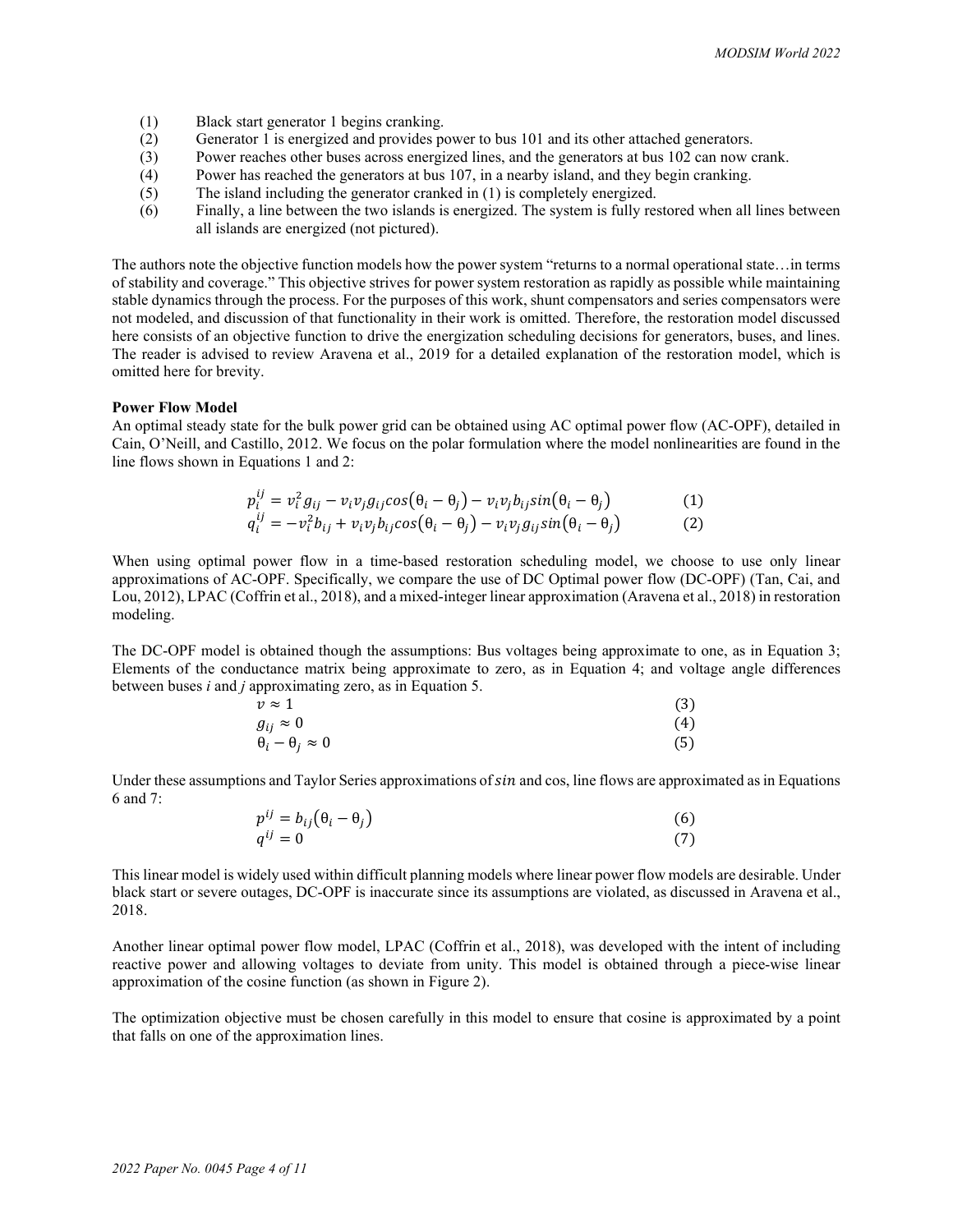

**Figure 2. Piecewise Linear Approximation of Cosine Function**

$$
\kappa_{p_{ij}} = \frac{|p_{ij}^{"}|}{\left(1 + p_{ij}^{'2}\right)^{\frac{3}{2}}}
$$
\n
$$
\kappa_{q_{ij}} = \frac{|q_{ij}^{"}|}{\left(1 + q_{ij}^{'2}\right)^{\frac{3}{2}}}
$$
\n(8)

to carefully partition their domains so that fine partitioning only occurs when  $p_i^{U}$  or  $q_i^{U}$  have large curvature. This partitioning is reflected in Figure 3.

Finally, line flows can be even more carefully approximated through a mixed-integer linear multiplechoice approximation model as described in Aravena et al., 2018. This model regards  $p_i^U$  and  $q_i^U$  as functions of three variables:  $v_i$ ,  $v_j$ , and  $\delta_{ij} = \theta_i - \theta_j$ . The threedimensional domain is then partitioned into cubes and the functions are each approximated with a hyperplane in each cube. The model then uses binary variables to pick a single cube and uses the linear hyperplane within that cube to approximate power flow. This mixed-integer formulation and LPAC can both use curvature, as shown in Equations 8 and 9



**Figure 3. Domain Partition of Line Flow Function Based on Curvature**

### **Integration of Restoration and Power Flow Models**

The goal of the restoration model is to obtain a restoration schedule that can be acted on by a power utility operator. We use quasi-static power flow calculations to help ensure islands generated by a schedule are physically possible. Towards this end, Aravena et al., 2019 embed the restoration model in a decomposition algorithm with certain features akin to Benders decomposition. Specifically, their algorithm is similar in how a candidate solution is passed from a main problem to a subproblem to provide cuts to the branch-and-bound (B&B) tree (Laporte and Louveau, 1993; Angulo, Ahmed and Dey, 2016). However, the decomposition algorithm in Aravena et al., 2019 has significant differences from a Benders algorithm.

The decomposition algorithm begins by solving the Master restoration problem in a mixed-integer program (MIP) B&B solver (Wolsey, 2007). Anytime an integer solution is found, a callback is used to extract the schedule and send it to the *Feasibility Oracle*. The Feasibility Oracle constructs and solves a *sequence* of increasingly rigorous subproblems to check for power flow feasibility in each island. As noted in their work, this decomposition algorithm allows for fast solution times at scale. Figure 4 provides an overview of the Feasibility Oracle.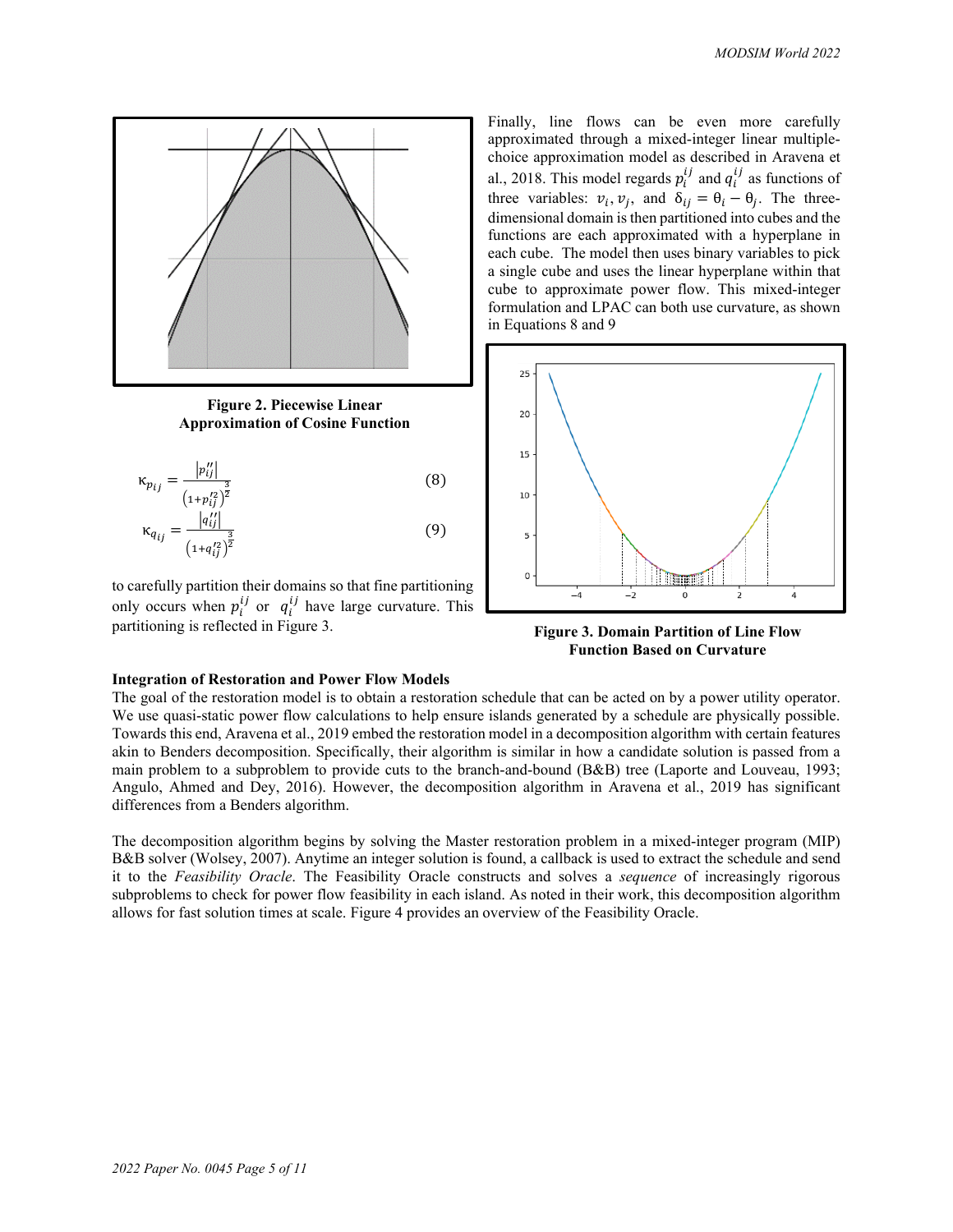

**Figure 4. Overview of the Feasibility Oracle**

The Feasibility Oracle is designed to detect any sources of infeasibility in a restoration schedule and generate constraints that will prevent these sources of infeasibility in any future schedules in the B&B solve. The Feasibility Oracle proceeds in a 4-step sequence to ensure power flow feasibility within each island:

- 1. Extract all islands that exist throughout the time horizon of the schedule. These islands are connected components of grid components containing transmission lines, connected buses, and generators along with the state of restoration schedule binary variables pertaining to these respective components.
- 2. Check to see if any of the islands do not have fully cranked generators. If no such generators exist, the island is infeasible since there is no source of power generation in the island. In this case, one constraint per island bus as well as a single constraint for the whole island are generated to prevent this island from recurring. An additional benefit of these constraints is that no sub-island of the original island will occur with these constraints. If constraints are generated, go to step 3.
- 3. If no constraints were generated in step 2, a power flow model is solved for each island. If the model is not infeasible, the restoration model B&B proceeds. Otherwise, a constraint is generated as follows:
	- a. If the power flow is continuous or an infeasibility is detected at the root node where the continuous relaxation of a MIP is solved, a hybrid Benders integer constraint can be constructed using both the dual unbounded ray given by the B&B solver and the grid component binary variables. This constraint prevents this island from recurring along with other problematic sub-islands
	- b. If the power flow is a MIP and the infeasibility is not detected by the continuous relaxation subsolve, then a no-good cut is generated. This constraint prevents only this exact island from recurring.
- 4. Any generated constraints are added to the Restoration Model and the B&B solve is allowed to proceed.

As the Restoration Model progresses, its set of core model constraints are appended with a pool of constraints generated by the Feasibility Oracle. In this way, the Restoration Model becomes more well-informed and finds more physically feasible restoration schedules until it terminates with an optimal restoration schedule.

### **Network Dynamic Modeling**

During implementation of a restoration plan, actual conditions on the system typically depart from the idealizations used to develop the plan. These deviations can delay or sometimes preclude restoration as envisioned in the plan, requiring operators to draw on heuristics, experience, and other sources of expert judgement. Our goal is to provide restoration plans that are robust considering all elements of the system (grid, operator, information flow, planning) and their interactions, as well as the pragmatics of implementation. To assess the interactions among a plan, the system, and the system operator, we require a "ground truth" simulator for the system that can present the kinds of problematic behaviors operators are likely to encounter. Such behaviors include power system dynamics, variability in load, and deviation of system conditions from those assumed in developing the plan.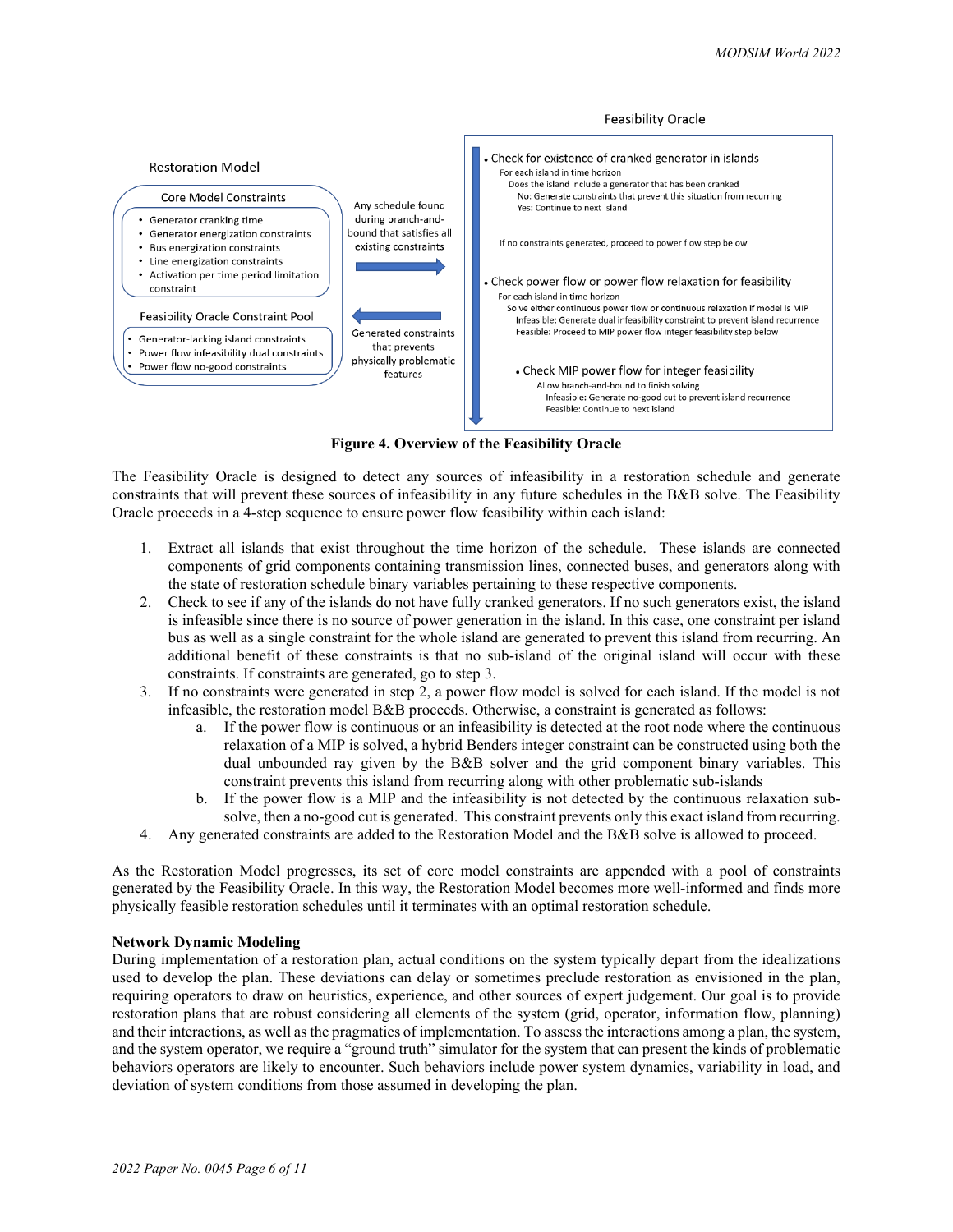Because the purpose of the ground truth simulator is to present the operator with a set of plausible unexpected conditions that might arise in the course of restart, the ability to efficiently create a set of alternative trajectories resulting from a diverse range of processes is essential. Simulating the behavior of a single fully-specified system under ideal conditions is not the goal. To meet this distinct requirement, we have adapted a network simulation model originally developed to study disruptions on fluid transportation networks (Corbet et al., 2018). In the present application nodal storage represents rotational energy of generators, with terms added to model frequency stabilization following disruption (Beyeler et al., 2020). The resulting model exhibits oscillatory responses to discrete events such as closure and line tripping, potentially inducing disruptive cascades. Stochastic variations in load can also activate problematic dynamics and create system balancing challenges for the operator. The overall modeling architecture allows other simulators to be used to define the ground truth, just as different models might be used to simulate operator behavior and to generate optimal plans. The only requirement for these components is that they implement the appropriate framework interfaces.

### **Operator Cognitive Modeling**

As mentioned in the previous section, further complexity in modeling is required to increase simulation fidelity beyond idealized systems and accurately capture how events unfold during real world failures. In addition to variability in load and system conditions, there is a strong human element controlling the overall behavior and recovery speed of the system. Decisions made by the grid operator when it is appropriate to connect generators, close lines, and introduce loads into the system all affect the state of the system moving forwards, and many of these decisions cannot be entirely automated or prescribed in detail via the restoration schedule. To this end, our model includes a human Operator Cognitive Model developed in the ACT-R framework (Anderson, 1996). ACT-R is a cognitive modeling framework used to simulate the decision making and actions taken by a cognitive agent in response to varied stimulus; in this case we build our agent to read in restoration schedules and system state information from a console and make decisions about cranking generators, connecting them to the grid, and managing lines and loads in the system. This agent represents a grid operator working to bring the system back online and serves as the intermediary between the idealized model represented in the restoration schedule built via the system optimizer and the 'ground truth' system represented in the dynamic grid model. Prior work has outlined the decision framework operators undergo when implementing grid restoration (Hou et al., 2010), and cognitive modeling has a deep history of diagnostic (Böhm and Mehlhorn, 2009; Mehlhorn et al., 2011) and strategic decision making (Gonzales et al., 2009; Thomson et al., 2015; Lebiere and Anderson, 2011). Still, the two have not been integrated into a single power systems model that takes into account the operator ability (and speed) for recognizing, diagnosing, and adapting to deviations from expected behavior.

To address this need we have developed a cognitive model to work with both the optimized restoration plan and the dynamic system, monitoring the system to implement the schedule at the proper pace and adapting to any deviations from planned behavior. This operator interfaces with a virtual system console where they have control over the system to implement changes such as cranking generators, connecting energized generators, adding loads, and energizing lines. All these must be done in the proper order and at the proper times to ensure the system is balanced. Additionally, the cognitive architecture is highly extensible and has the capability to support further planning and strategic decision making in the future to make more detailed models as they become necessary.

### **DISCUSSION**

This section reviews both integration of the models (e.g., how inputs and outputs are used) and application of the models performed to date.

#### **Model Integration**

Our model has three distinct pieces that run in conjunction with each other: the power flow-informed restoration model leveraging the Feasibility Oracle; the Network Dynamic Model of the grid, and the Operator Cognitive Model. This combination, as applied to the system they are modeling, is shown in Figure 5. The three work in conjunction to simulate a realistic grid restoration procedure, beginning with the restoration model which produces an optimal schedule for the system in question. This schedule is then passed to the Operator Cognitive Model, which runs in conjunction with the dynamic grid model to attempt the implementation of the schedule. The Network Dynamic Model contains the information about what the system is expected to look like after the prescribed failure mode, and is connected to the Operator Cognitive Model via a virtual console through which it reports a variety of summary statistics including the voltage, angle, and frequency of the system. Further, the virtual console also contains hooks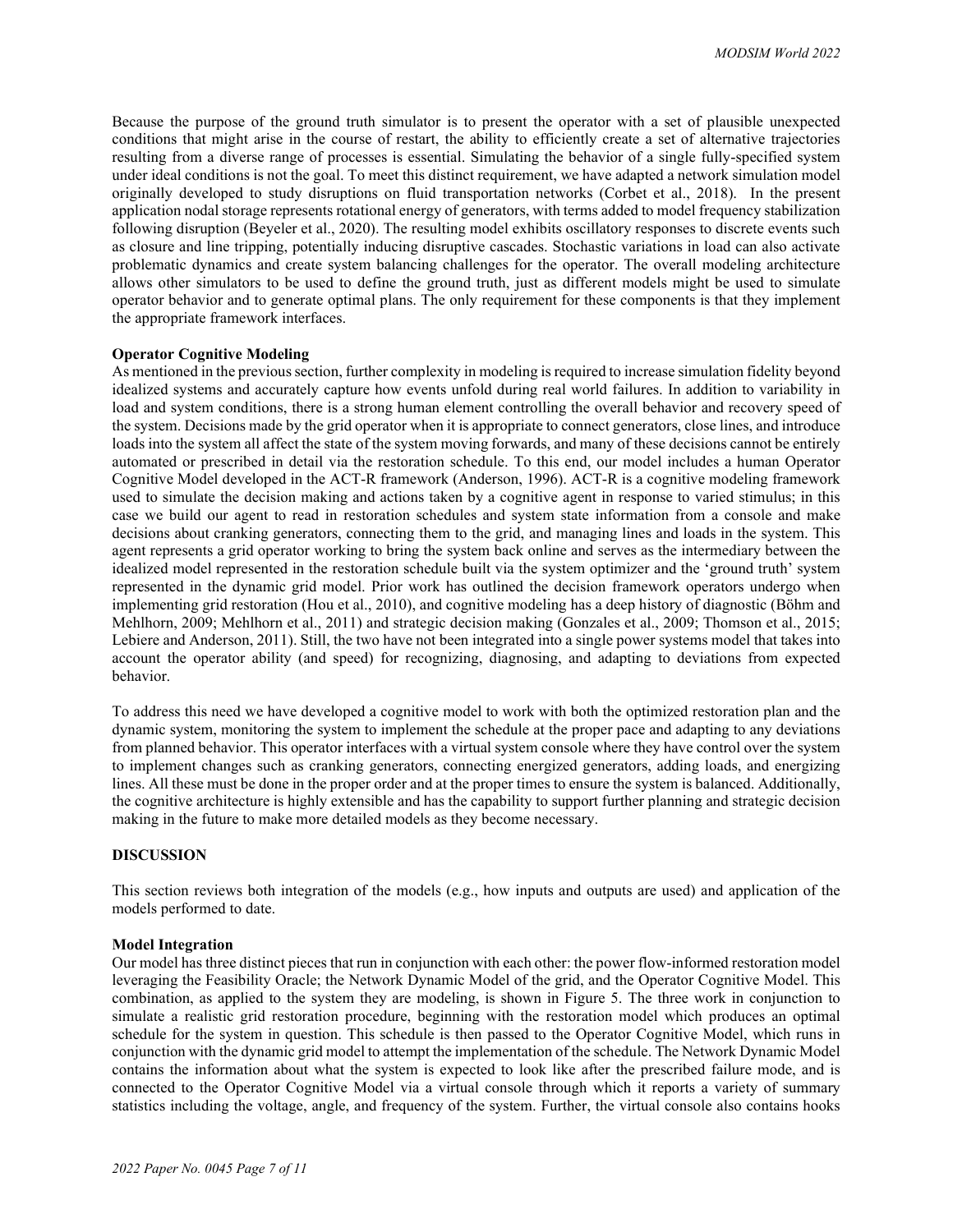for the Operator Cognitive Model to affect the system via actions such as cranking generators, energizing lines, connecting generators, and adding loads. These actions affect the dynamic grid model which is then reported back to the operator for further monitoring to ensure that the system is behaving as desired. The operator reads through the restoration script, attempting to implement the prescribed actions as appropriate for the system under question.



**Figure 5. Model Integration Relative to Interacting Systems and Information Paths**

### **Application**

The analytic process, as shown in Figure 5, is performed as follows:

First, as shown in Figure 1, the initial focus of the effort was on development of restoration plans for the RTS-96 system (Grigg et al., 1996) relative to the Feasibility Oracle, leveraging an optimal power flow model. Initial efforts in this space utilized concepts from the DC-OPF model (Tan, Cai, and Lou, 2012), with later efforts leveraging MCM (Aravena et al., 2019) model.

Next, the resultant restoration plans are used, in turn, by the ACT-R Operator Cognitive Model, which assumes the system is in a stable state prior to the performance of any action. Actions are chosen based on the restoration plan (e.g., cranking generators, connecting generators, energizing lines, adding loads) and stability checks are performed using the Network Dynamic Model of the system, to check for any issues (e.g., voltage, phase angle, frequency) affecting system stability resulting from the action chosen. If issues are found based on feedback provided from the Network Dynamic Model to the Operator Cognitive Model, corrective actions can, in turn, be made, until stability is reached. At this point, the Operator Cognitive Model can move on to the next step of the restoration plan; this process is repeated until the restoration plan is complete. The detail included in the Operator Cognitive Model has gradually increased, with external subject matter experts providing guidance to the team on the ways in which system operators work with limited information to restore systems following significant disruptive events. Similarly, the Network Dynamic Model has been enhanced to capture departures from expected operation via tripping behaviors, which in turn provide feedback to the Operator Cognitive Model for necessary corrective actions based on the operator's previous action.

Figure 6 shows an example of a restoration simulation using the integrated system. Generator reconnection at time 10 induces system transients, which the operator uses to assess the condition of the overall system, and to verify preconditions for the next restoration step, connecting load at time 140.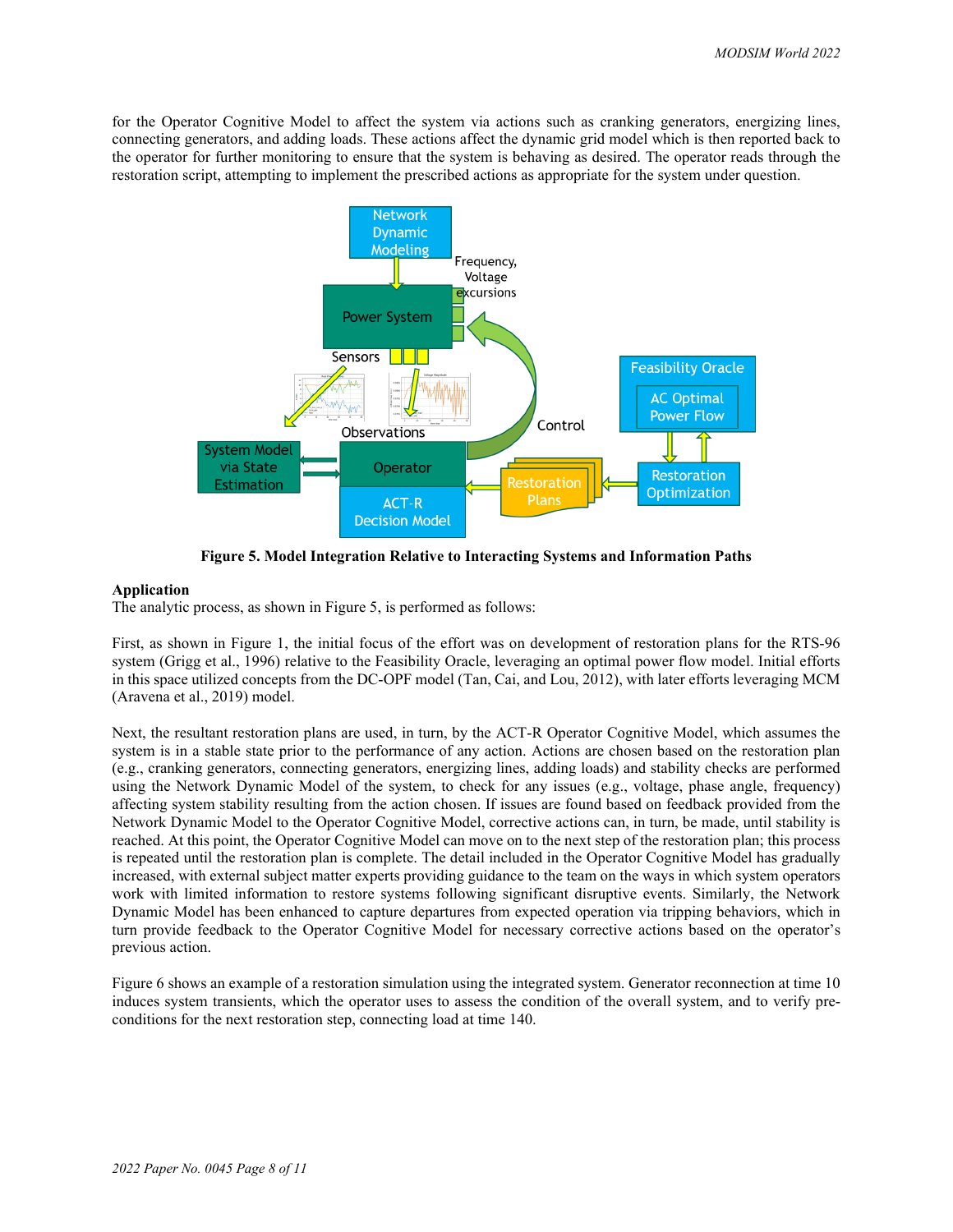

**Figure 6. Frequency Deviation as a Function of Time in Restoration Sequence at Two Network Nodes of the RTS-96 System**

A more detailed discussion of the consequence and resilience analysis results for this modeling integration will be presented at MODSIM World 2022.

### **CONCLUSION**

The research described in this paper has drawn on multiple modeling techniques in order to assemble a novel integration of these techniques for a 'whole of response' modeling of black start response and action. The modular nature of the approach allows for substitution of modeling techniques and for component-level validation. Incorporation of the Feasibility Oracle in conjunction with the restoration model and the optimal power flow model, enables the development of restoration plans that integrate the restoration modeling process with its' implementation, in this case via the Operator Cognitive Model and its' interaction with the Network Dynamic Model representation of the power system. Results of this work (and potential successor work) will enable more comprehensive and technically accurate development and implementation of restoration plans, allow for the development of those plans considering uncertainties on situational awareness, and reduce restoration time for large disruptive events that impact individuals, industry, and the economy.

### **ACKNOWLEDGEMENTS**

The authors would like to pass along their thanks to several of those whose work is cited here, especially Georgio Patsakis, Ignacio Aravena, and Shmuel Oren, University of California, Berkeley, for their willingness to discuss aspects of their work in detail. The authors also thank Bob Cummings, Senior Director of Engineering and Reliability Initiatives, North American Electric Reliability Corporation (retired), and Robert Abbott and Aaron Jones, Sandia National Laboratories, for their insight into the role of the operator in restoration and in development and review of the cognitive modeling and insight into operator decision making, respectively.

Sandia National Laboratories is a multimission laboratory managed and operated by National Technology & Engineering Solutions of Sandia, LLC, a wholly owned subsidiary of Honeywell International Inc., for the U.S. Department of Energy's National Nuclear Security Administration under contract DE-NA0003525. This paper describes objective technical results and analysis. Any subjective views or opinions that might be expressed in the paper do not necessarily represent the views of the U.S. Department of Energy or the United States Government. This document is SAND2022-0917 C.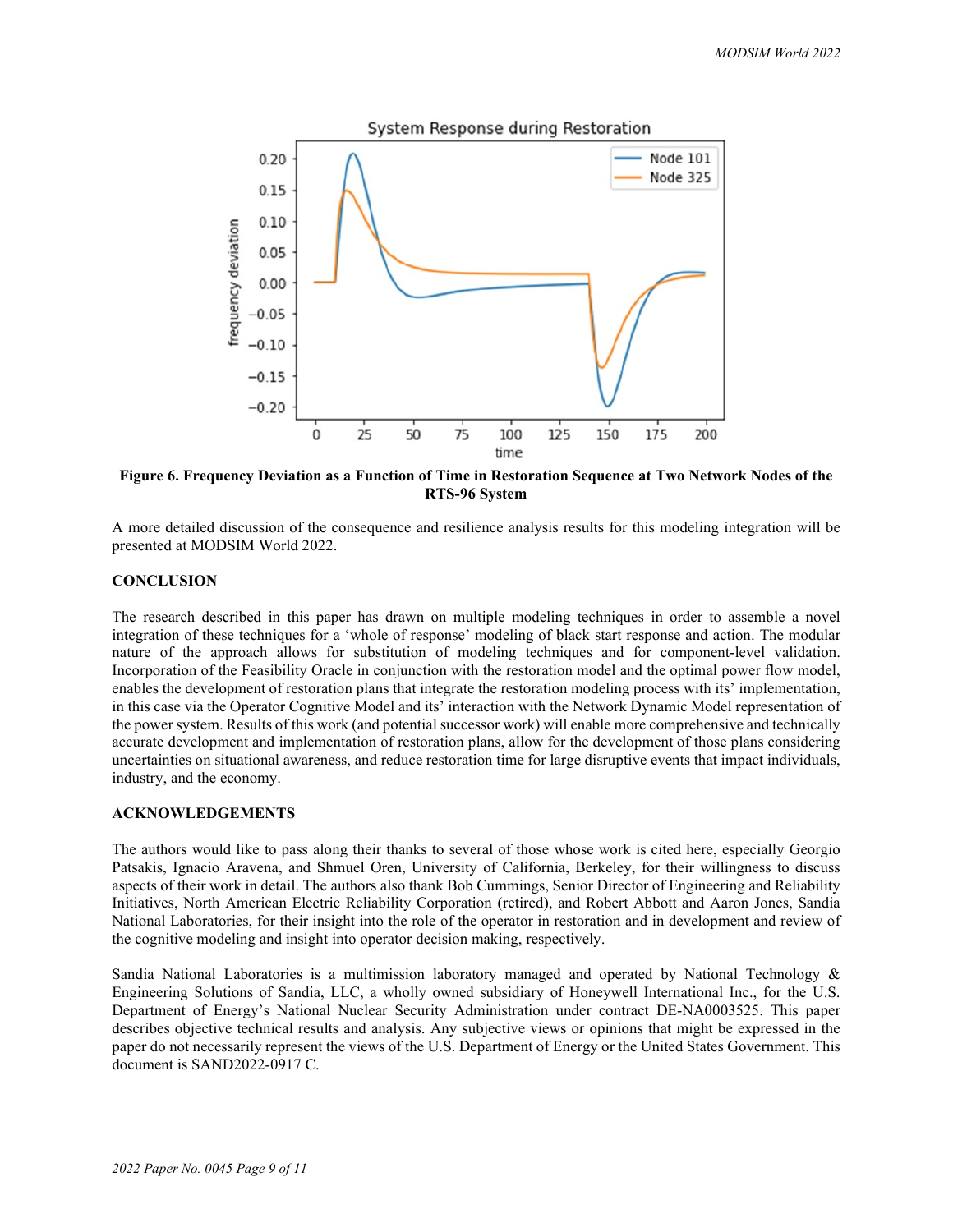## **REFERENCES**

- Anderson, J. R. (1996). ACT: A simple theory of complex cognition. *American psychologist*, *51*(4), 355.
- Andersson, G., Donalek, P., Farmer, R., Hatziargyriou, N., Kamwa, I., Kundur, P., Martins, N., Paserba, J., Pourbeik, P., Sanchez-Gasca, J., Schultz, R., Stankovic, A., Taylor, C., & Vittal, V. (2005). Causes of the 2003 major grid blackouts in North America and Europe, and recommended means to improve system dynamic performance. *IEEE Transactions on Power Systems*, *20*, 1922-1928.
- Angulo, G., Ahmed, S., & Dey, S. S. (2016). Improving the integer L-shaped method. *INFORMS Journal on Computing, 28*(3), 483-499.
- Aravena, I., Rajan, D., & Patsakis, G. (2018). Mixed-integer linear approximations of ac power flow equations for systems under abnormal operating conditions. In *2018 IEEE Power & Energy Society General Meeting (PESGM)* (pp. 1-5). IEEE.
- Aravena, I., Rajan, D., Patsakis, G., Oren, S., & Rios, J. (2019). A scalable mixed-integer decomposition approach for optimal power system restoration. Proposed Journal Article, unpublished, 2019 (LLNL-JRNL-766247).
- Atputharajah, A., & Saha, T. K. (2009). Power system blackouts-literature review. In *2009 International Conference on Industrial and Information Systems (ICIIS).* 460-465.
- Beyeler, W., Stamber, K., Arguello, B., & Garrett, R. (2020). Approximating power system dynamics for black start planning. *4th IEEE Systems Modelling Conference*. 27 October 2020 (SAND 2020-11318C).
- Böhm, U., & Mehlhorn, K. (2009). The influence of spreading activation on memory retrieval in sequential diagnostic reasoning. In *Proceedings of the 9th International Conference on Cognitive Modeling*. Manchester, UK.
- Cain, M. B., O'Neill, R. P., & Castillo, A. (2012). History of optimal power flow and formulations. *Federal Energy Regulatory Commission*, 1, 1-36.
- Carrier, P., Alvarado, F., Bose, A., Budhraja, V., Buehring, W., Como, A., DeMarco, C., Eto, J., Griego, R., Hauer, J., Hiskens, I., Kueck, J., Overbye, T., Overholt, P., Scalingi, P., Schueler, R., Stamber, K., Thomas, R., & Zingman, F.C. (2000). *Final Report of the U.S. Department of Energy's Power Outage Study Team: Findings from the summer of 1999*. Department of Energy, January 2000.
- Coffrin, C., & Van Hentenryck, P. (2014). A linear-programming approximation of AC power flows. *INFORMS Journal on Computing, 26*. 718-734.
- Coffrin, C., Bent, R., Tasseff, B., Sundar, K., & Backhaus, S. (2018). Relaxations of ac maximal load delivery for severe contingency analysis. *IEEE Transactions on Power Systems, 34*(2), 1450-1458.
- Corbet, T. F., Beyeler, W., Wilson, M. L., & Flanagan, T. P. (2018). A model for simulating adaptive, dynamic flows on networks: Application to petroleum infrastructure. *Reliability Engineering & System Safety, 169*. 451- 465.
- El-Zonkoly, A. M. (2015). Renewable energy sources for complete optimal power system black-start restoration. *IET Generation, Transmission & Distribution, 9*. 531-539.
- Farmer, R. G., & Allen, E. H. (2006). Power system dynamic performance advancement from history of North American blackouts. In *2006 IEEE PES Power Systems Conference and Exposition*. 293-300.
- Fazel Darbandi, A. (2021). *Novel grid-forming control for black start restoration using MMC-HVdc systems*. Winnipeg: University of Manitoba.
- Feltes, J. W., & Grande-Moran, C. (2008). Black start studies for system restoration. In *2008 IEEE Power and Energy Society General Meeting-Conversion and Delivery of Electrical Energy in the 21st Century*. 1-8.
- Gonzalez, C., Dutt, V., Healy, A. F., Young, M. D., & Bourne Jr, L. E. (2009). Comparison of instance and strategy models in ACT-R. In *Proceedings of the 9th International Conference on Cognitive Modeling—ICCM2009*. Manchester, UK.
- Grigg, C., Wong, P., Albrecht, P., Allan, R., Bhavaraju, M., Billinton, R., Chen, Q., Fong, C., Haddad, S., Kuruganty, S., Li, W., Mukerji, R., Patton, D., Rau, N., Reppen, D., Schneider, A., Shahidehpour, M, & Singh, C. (1999). The IEEE reliability test system-1996. A report prepared by the reliability test system task force of the application of probability methods subcommittee*. IEEE Transactions on Power Systems, 14*(3), 1010-1020.
- Hines, P., Balasubramaniam, K., & Sanchez, E. C. (2009). Cascading failures in power grids. *IEEE Potentials, 28.* 24-30.
- Hou, M., Zhu, H., Zhou, M., & Arrabito, G. R. (2010). Optimizing operator–agent interaction in intelligent adaptive interface design: A conceptual framework. *IEEE Transactions on Systems, Man, and Cybernetics, Part C (Applications and Reviews), 41*(2), 161-178.
- Isemonger, A. G. (2007). The viability of the competitive procurement of Black Start: Lessons from the RTOs. *The Electricity Journal, 20*. 60-67.